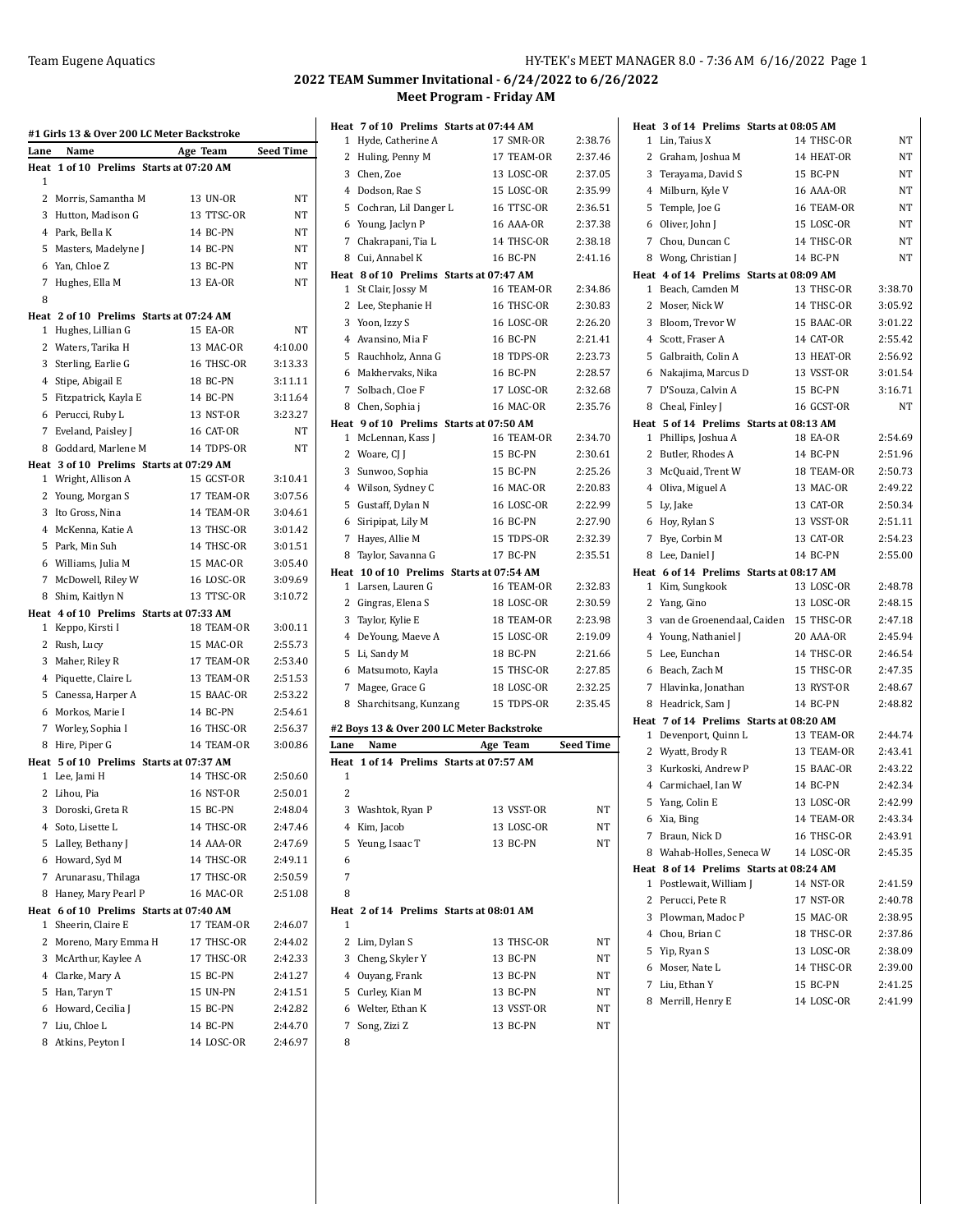### Team Eugene Aquatics **HY-TEK's MEET MANAGER 8.0 - 7:36 AM 6/16/2022** Page 2

## **2022 TEAM Summer Invitational - 6/24/2022 to 6/26/2022 Meet Program - Friday AM**

|   | Heat 9 (#2 Boys 13 & Over 200 LC Meter Backstroke)           |                   |         |
|---|--------------------------------------------------------------|-------------------|---------|
|   | 1 Burden, Max M                                              | 14 LOSC-OR        | 2:37.03 |
|   | 2 Hirte, Carrson L                                           | 17 CAT-OR         | 2:36.11 |
|   | 3 Sevier, Cole D                                             | 17 BC-PN          | 2:32.12 |
|   | 4 Fitzgerald, Devin C                                        | 14 TEAM-OR        | 2:31.93 |
|   | 5 Hu, Nathan Y                                               | 13 BC-PN          | 2:32.11 |
|   | 6 Williams, Lucas M                                          | 15 MAC-OR         | 2:32.57 |
|   | 7 Neirynck, Leo J                                            | 15 LOSC-OR        | 2:36.47 |
|   | 8 Li, Aiden P                                                | 14 BC-PN          | 2:37.13 |
|   | Heat 10 of 14 Prelims Starts at 08:30 AM                     |                   |         |
|   | 1 Cao, Andrew T                                              | 15 BC-PN          | 2:30.38 |
|   | 2 Tan, Ayden H                                               | 16 BC-PN          | 2:28.87 |
|   | 3 Fery, Connor J                                             | 17 BAAC-OR        | 2:27.65 |
|   | 4 Sato, Leo J                                                | 14 BC-PN          | 2:26.10 |
|   | 5 Yang, Jiyu                                                 | <b>16 LOSC-OR</b> | 2:26.98 |
|   | 6 Liu, Tony W                                                | 15 BC-PN          | 2:28.37 |
|   | 7 Li, Adam L                                                 | 15 THSC-OR        | 2:29.17 |
|   | 8 Tran, Jacob T                                              | 16 TDPS-OR        | 2:30.46 |
|   | Heat 11 of 14 Prelims Starts at 08:34 AM                     |                   |         |
|   | 1 Page-Jones, Charley O                                      | 18 TEAM-OR        | 2:25.12 |
|   | 2 Zhang, Joe Y                                               | 18 BC-PN          | 2:24.66 |
|   | 3 Fedutinov, Vadim                                           | 19 LOSC-OR        | 2:23.71 |
|   | 4 Haeger, Nolan A                                            | 17 BC-PN          | 2:22.51 |
|   | 5 Colloton, Connor T                                         | 15 UN-PN          | 2:23.51 |
|   | 6 Miller, Kyle I                                             | 16 TEAM-OR        | 2:24.05 |
|   | 7 Mendez, Logan P                                            | 16 TTSC-OR        | 2:24.81 |
| 8 | Frisbee, Asa W                                               | 17 TEAM-OR        | 2:25.80 |
|   | Heat 12 of 14 Prelims Starts at 08:37 AM                     |                   |         |
|   | 1 Cornwell-Arquitt, Robert L                                 | 20 CAT-OR         | 2:21.14 |
|   | 2 Bell, Jonathan F                                           | 17 LOSC-OR        | 2:19.41 |
|   | 3 Gould, Quinlan Q                                           | 16 LOSC-OR        | 2:16.69 |
|   | 4 van de Groenendaal, Akira                                  | 17 THSC-OR        | 2:13.90 |
|   | 5 Klym, Aaron                                                | 16 BC-PN          | 2:14.93 |
|   | 6 Sanger, Frankie J                                          | <b>16 LOSC-OR</b> | 2:17.82 |
|   | 7 Zhang, Alvin                                               | 16 BC-PN          | 2:20.07 |
|   | 8 Postlewait, Samuel                                         | 16 NST-OR         | 2:22.35 |
|   | Heat 13 of 14 Prelims Starts at 08:40 AM<br>1 Chen, Nathan H | 16 BC-PN          | 2:20.81 |
|   | 2 Xu, Nathan Y                                               | 15 BC-PN          | 2:18.52 |
|   | 3 Empey, Sammy I                                             | 16 LOSC-OR        | 2:16.18 |
|   | 4 Knobelspiesse, Nathan R                                    | 16 TEAM-OR        | 2:13.60 |
|   | 5 Ahten, Tyler K                                             | 18 TEAM-OR        | 2:14.80 |
|   | 6 Wangpo, Tenzin M                                           | 15 LOSC-OR        | 2:17.56 |
| 7 | Settle, Charlie M                                            | 16 THSC-OR        | 2:20.05 |
| 8 | Butler, Jonathan P                                           | 18 BC-PN          | 2:21.85 |
|   | Heat 14 of 14 Prelims Starts at 08:43 AM                     |                   |         |
| 1 | Ahten, Spencer I                                             | 18 TEAM-OR        | 2:20.32 |
|   | 2 Pak, Joshua S                                              | 17 BC-PN          | 2:18.43 |
|   | 3 Creech, Jace T                                             | 19 LOSC-OR        | 2:16.12 |
|   | 4 Tran, Aaron H                                              | 16 LOSC-OR        | 2:13.08 |
|   | 5 Dauler, Hodge C                                            | 15 LOSC-OR        | 2:14.58 |
|   | 6 Sexton, Matthew S                                          | 16 LOSC-OR        | 2:17.19 |
|   | 7 Inman, Graham C                                            | 16 MAC-OR         | 2:19.79 |
|   | 8 Olsen, Thomas E                                            | 16 MAC-OR         | 2:21.22 |
|   |                                                              |                   |         |

| Lane           | Name                     | #3 Girls 13 & Over 100 LC Meter Breaststroke<br>Age Team | <b>Seed Time</b> |
|----------------|--------------------------|----------------------------------------------------------|------------------|
| Heat           |                          | 1 of 14 Prelims Starts at 08:46 AM                       |                  |
| 1              |                          |                                                          |                  |
| $\overline{c}$ |                          |                                                          |                  |
| 3              | Hutton, Madison G        | 13 TTSC-OR                                               | NT               |
| 4              | Morris, Samantha M       | 13 UN-OR                                                 | NT               |
| 5              | Clark, Rhiannan L        | 13 TTSC-OR                                               | NT               |
| 6              | Shang, Julia             | 14 BC-PN                                                 | NT               |
| 7              |                          |                                                          |                  |
| 8              |                          |                                                          |                  |
| Heat           |                          | 2 of 14 Prelims Starts at 08:48 AM                       |                  |
| 1              | Chang, Sabrina E         | 14 THSC-OR                                               | NT               |
| 2              | Wyzga, Olivia E          | 17 BC-PN                                                 | NT               |
| 3              | Hughes, Ella M           | 13 EA-OR                                                 | 2:23.62          |
| 4              | Swannack, Addison G      | 17 HEAT-OR                                               | 2:05.58          |
| 5              | Witharm, Rebecca A       | 17 GCST-OR                                               | 2:23.41          |
| 6              | Young, Morgan S          | 17 TEAM-OR                                               | NT               |
| 7              | Hyde, Catherine A        | 17 SMR-OR                                                | NT               |
| 8              | Olvera. Sofia M          | 14 TTSC-OR                                               | NT               |
|                |                          | Heat 3 of 14 Prelims Starts at 08:51 AM                  |                  |
| 1              | Escudero Pacheco, Emma N | 14 THSC-OR                                               | 1:48.23          |
| 2              | Chen, Sophia j           | 16 MAC-OR                                                | 1:47.94          |
| 3              | Macaweera, Zoe R         | 13 THSC-OR                                               | 1:47.00          |
| 4              | Middlestadt, Emma M      | 13 CAT-OR                                                | 1:46.21          |
| 5              | Williams, Julia M        | 15 MAC-OR                                                | 1:46.22          |
| 6              | Bhattacharjee, Rishita A | 15 BC-PN                                                 | 1:47.42          |
| 7              | Hughes, Lillian G        | 15 EA-OR                                                 | 1:48.08          |
| 8              | Waters, Tarika H         | 13 MAC-OR                                                | 2:04.01          |
|                |                          | Heat 4 of 14 Prelims Starts at 08:53 AM                  |                  |
| 1              | Newton, Fig J            | 13 TTSC-OR                                               | 1:45.06          |
| $\mathbf{2}$   | Stipe, Abigail E         | 18 BC-PN                                                 | 1:44.10          |
| 3              | Snawder, Ruby T          | 15 TEAM-OR                                               | 1:42.91          |
| 4              | Ito Gross, Nina          | 14 TEAM-OR                                               | 1:42.58          |
| 5              | Young, Jaclyn P          | <b>16 AAA-OR</b>                                         | 1:42.77          |
|                | 6 Audia, Sophia D        | 16 BC-PN                                                 | 1:43.94          |
| 7              | Shim, Kaitlyn N          | 13 TTSC-OR                                               | 1:44.48          |
| 8              | Moreau, Chloe I          | 13 PAC-OR                                                | 1:45.21          |
|                |                          | Heat 5 of 14 Prelims Starts at 08:55 AM                  |                  |
| $\mathbf{1}$   | Han, Taryn T             | 15 UN-PN                                                 | 1:42.28          |
| 2              | Liu, Bernice             | 13 CAT-OR                                                | 1:40.97          |
| 3              | Wang, Olivia X           | 14 TTSC-OR                                               | 1:40.13          |
| 4              | Dubuque, Lauren M        | 15 THSC-OR                                               | 1:39.37          |
| 5              | Oh, Yunseul L            | 14 THSC-OR                                               | 1:39.63          |
|                | 6 Arunarasu, Thilaga     | 17 THSC-OR                                               | 1:40.60          |
|                |                          | 16 BC-PN                                                 |                  |
|                | 7 Makhervaks, Nika       |                                                          | 1:41.52          |
|                | 8 Lihou, Pia             | 16 NST-OR                                                | 1:42.46          |
| 1              | Peterson, Kara J         | Heat 6 of 14 Prelims Starts at 08:57 AM<br>14 TEAM-OR    | 1:37.65          |
| 2              | George, Erika R          | 14 UNAT                                                  | 1:36.64          |
| 3              | Haney, Mary Pearl P      | 16 MAC-OR                                                | 1:35.90          |
| 4              | Han, Amelia W            | 14 BC-PN                                                 | 1:35.76          |
| 5              | Fitzpatrick, Kayla E     | 14 BC-PN                                                 | 1:35.78          |
|                |                          |                                                          |                  |
| 6              | Taylor, Savanna G        | 17 BC-PN                                                 | 1:36.18          |
| 7              | Atkins, Peyton I         | 14 LOSC-OR                                               | 1:36.85          |
| 8              | Chakrapani, Tia L        | 14 THSC-OR                                               | 1:38.75          |

|              | Heat 7 of 14 Prelims Starts at 09:00 AM                       |                         |                    |
|--------------|---------------------------------------------------------------|-------------------------|--------------------|
| $\mathbf{1}$ | Dickens, Audrey G                                             | <b>15 EA-OR</b>         | 1:35.11            |
|              | 2 Piquette, Claire L                                          | 13 TEAM-OR              | 1:34.81            |
|              | 3 Hire, Piper G                                               | 14 TEAM-OR              | 1:34.20            |
|              | 4 Soto, Lisette L                                             | 14 THSC-OR              | 1:33.60            |
|              | 5 Yahna, Sawyer D                                             | <b>16 LOSC-OR</b>       | 1:33.75            |
|              | 6 Worley, Sophia I                                            | 16 THSC-OR              | 1:34.57            |
| $7^{\circ}$  | Sabbe, Lila J                                                 | 14 BAAC-OR              | 1:34.88            |
| 8            | Doroski, Greta R                                              | 15 BC-PN                | 1:35.63            |
|              | Heat 8 of 14 Prelims Starts at 09:02 AM                       |                         |                    |
|              | 1 Keene, Serena L                                             | 15 BAAC-OR              | 1:33.50            |
|              | 2 McCormick, Izzie R                                          | 17 MAC-OR               | 1:33.35            |
|              | 3 Shea, Cora M                                                | 13 THSC-OR              | 1:32.74            |
|              | 4 Canessa, Harper A                                           | 15 BAAC-OR              | 1:32.22            |
|              | 5 Jenne, Kate R                                               | 16 MAC-OR               | 1:32.74            |
|              | 6 Sterling, Earlie G                                          | 16 THSC-OR              | 1:33.20            |
|              | 7 Brigham, Aya E                                              | 14 THSC-OR              | 1:33.41            |
|              | 8 Park, Bella K                                               | 14 BC-PN                | 1:33.54            |
|              | Heat 9 of 14 Prelims Starts at 09:04 AM<br>1 Weaver, Irelyn R |                         |                    |
|              |                                                               | 14 RYST-OR<br>16 CAT-OR | 1:30.73<br>1:30.58 |
|              | 2 Miehl, Freya C<br>3 Bai, Allie X                            | 13 BC-PN                | 1:29.84            |
|              | 4 Solbach, Cloe F                                             | 17 LOSC-OR              | 1:29.29            |
|              | 5 Moreno, Mary Emma H                                         | 17 THSC-OR              | 1:29.61            |
|              | 6 Park, Yeha                                                  | 14 THSC-OR              | 1:30.25            |
|              | 7 Kaushik, Samyukta                                           | 15 BC-PN                | 1:30.59            |
|              | 8 Rush, Eloise                                                | 13 MAC-OR               | 1:31.22            |
|              | Heat 10 of 14 Prelims Starts at 09:05 AM                      |                         |                    |
|              | 1 Fitzpatrick, Kendall A                                      | 14 BC-PN                | 1:28.41            |
|              | 2 Chun, Grace J                                               | 15 BAAC-OR              | 1:28.04            |
|              | 3 Huling, Penny M                                             | 17 TEAM-OR              | 1:27.64            |
|              | 4 Biallas, Siena M                                            | 14 TTSC-OR              | 1:26.97            |
|              | 5 Wang, Ellie S                                               | 14 BC-PN                | 1:26.99            |
|              | 6 Olson, Lily M                                               | 13 AAA-OR               | 1:27.98            |
|              | 7 Zhao, Reena                                                 | 14 TEAM-OR              | 1:28.22            |
| 8            | Atay, Ayah I                                                  | 13 MAC-OR               | 1:28.50            |
|              | Heat 11 of 14 Prelims Starts at 09:07 AM                      |                         |                    |
|              | 1 America, Emma C                                             | 15 LOSC-OR              | 1:26.52            |
|              | 2 Sickon, Dalton M                                            | 17 TDPS-OR              | 1:25.34            |
|              | 3 Huling, Ellie A                                             | 15 TEAM-OR              | 1:25.08            |
|              | 4 Yoon, Izzy S                                                | 16 LOSC-OR              | 1:24.97            |
| 5            | Hoyla, Olivia T                                               | 14 BC-PN                | 1:25.04            |
|              | 6 Matsumoto, Kayla                                            | 15 THSC-OR              | 1:25.15            |
|              | 7 Cui, Annabel K                                              | 16 BC-PN                | 1:25.85            |
|              | 8 McDowell, Riley W                                           | <b>16 LOSC-OR</b>       | 1:26.58            |
| 1            | Heat 12 of 14 Prelims Starts at 09:09 AM<br>Jensen, Lauren E  | 17 BC-PN                | 1:23.23            |
|              | 2 Chen, Zoe                                                   | 13 LOSC-OR              | 1:21.57            |
|              | 3 McDevitt, Alexa J                                           | 15 UN-PN                | 1:18.75            |
|              | 4 Dodson, Rae S                                               | 15 LOSC-OR              | 1:15.75            |
|              | 5 Sexton, Lauren M                                            | 13 LOSC-OR              | 1:18.38            |
|              | 6 Lee, Jami H                                                 | 14 THSC-OR              | 1:21.00            |
|              | 7 Corbeau, Nicolien J                                         | 17 TDPS-OR              | 1:22.28            |
|              | 8 Taylor, Kylie E                                             | 18 TEAM-OR              | 1:24.68            |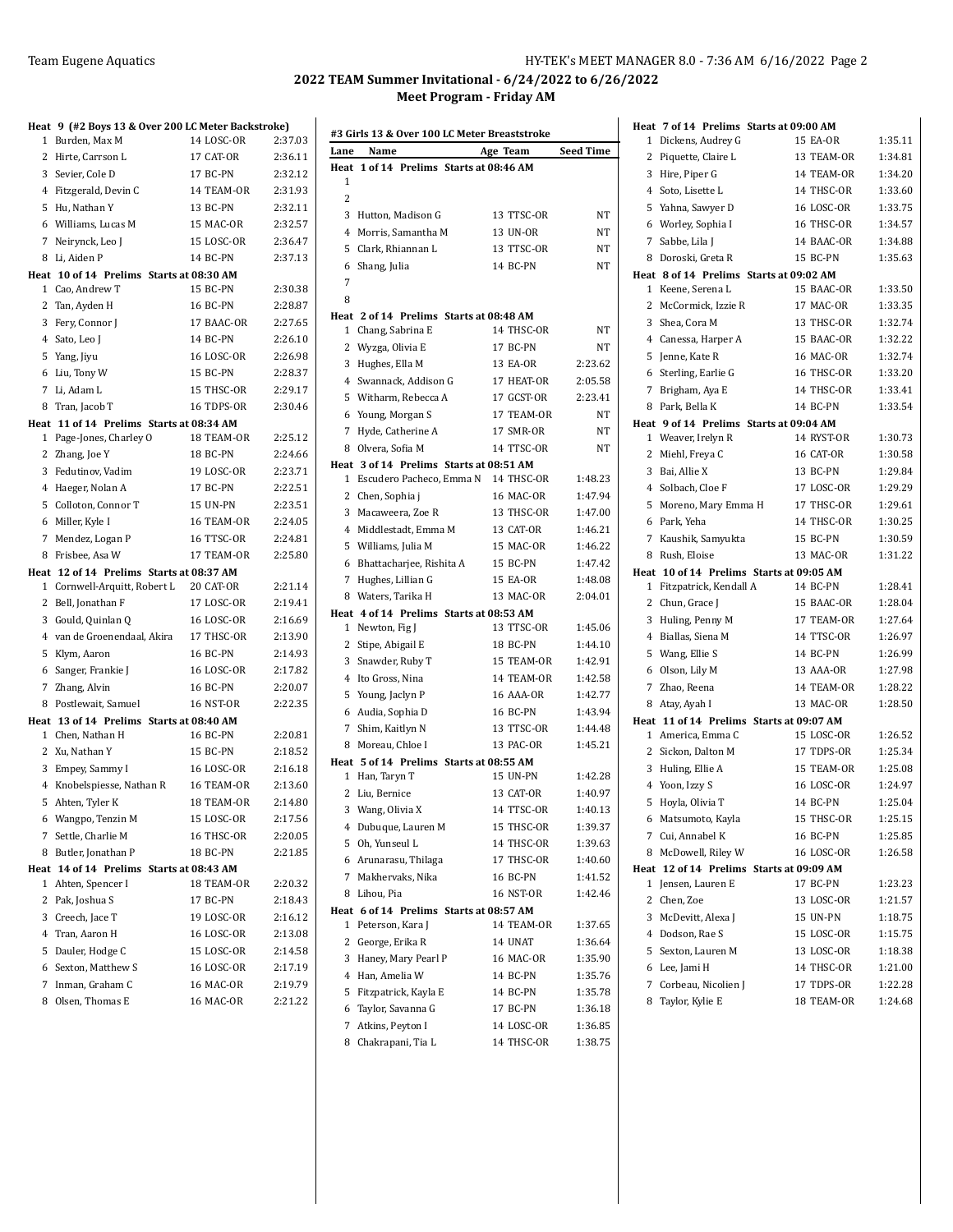## **2022 TEAM Summer Invitational - 6/24/2022 to 6/26/2022 Meet Program - Friday AM**

|      | Heat 13 (#3 Girls 13 & Over 100 LC Meter Breaststroke)        |                        |                    |
|------|---------------------------------------------------------------|------------------------|--------------------|
| 1    | Siripipat, Lily M                                             | 16 BC-PN               | 1:23.16            |
| 2    | Lee, Stephanie H                                              | 16 THSC-OR             | 1:21.43            |
|      | 3 Iwanow, Julia A                                             | 15 TDPS-OR             | 1:18.67            |
|      | 4 Ray, Ashley E                                               | 18 BC-PN               | 1:13.26            |
| 5    | Wasikowski, Kelsey R                                          | 17 TEAM-OR             | 1:18.38            |
|      | 6 Park, Diane                                                 | 16 THSC-OR             | 1:20.71            |
| 7    | Rush, Lucy                                                    | 15 MAC-OR              | 1:22.06            |
| 8    | Oster, Grace K                                                | 18 EA-OR               | 1:24.47            |
|      | Heat 14 of 14 Prelims Starts at 09:13 AM                      |                        |                    |
| 1    | Sharchitsang, Kunzang                                         | 15 TDPS-OR             | 1:22.85            |
| 2    | Curley, Malia C                                               | 17 BC-PN               | 1:21.00            |
| 3    | Pitton, Alaina E                                              | 16 TDPS-OR             | 1:18.39            |
| 4    | Enge, Piper A                                                 | 16 BC-PN               | 1:08.12            |
| 5    | Deringer, Campbell H                                          | 16 LOSC-OR             | 1:15.95            |
| 6    | Lee, Elaine R                                                 | 17 THSC-OR             | 1:20.29            |
| 7    | Eubanks, Amelia T                                             | 16 TDPS-OR             | 1:21.57            |
| 8    | Gustaff, Dylan N                                              | <b>16 LOSC-OR</b>      | 1:24.47            |
|      |                                                               |                        |                    |
| Lane | #4 Boys 13 & Over 100 LC Meter Breaststroke<br>Name           | Age Team               | <b>Seed Time</b>   |
|      | Heat 1 of 15 Prelims Starts at 09:15 AM                       |                        |                    |
| 1    | Washtok, Ryan P                                               | 13 VSST-OR             | NT                 |
| 2    | Bye, Corbin M                                                 | 13 CAT-OR              | NΤ                 |
|      | 3 Cheatham, Cy F                                              | 14 CAT-OR              | NΤ                 |
|      | 4 Wyatt, Brody R                                              | 13 TEAM-OR             | 2:04.46            |
| 5    | Yang, Gino                                                    | 13 LOSC-OR             | 2:09.54            |
| 6    |                                                               |                        |                    |
|      | Graham, Joshua M                                              | 14 HEAT-OR             | NΤ                 |
|      | 7 Nakajima, Marcus D                                          | 13 VSST-OR             | NΤ                 |
| 8    | Beach, Camden M                                               | 13 THSC-OR             | NΤ                 |
| 1    | Heat 2 of 15 Prelims Starts at 09:17 AM<br>Lin, Taius X       | 14 THSC-OR             | 1:54.57            |
|      | 2 Liu, Tony W                                                 | 15 BC-PN               | 1:52.92            |
| 3    | Brock, Ethan A                                                | 14 TEAM-OR             | 1:47.69            |
|      | 4 Tatge, Gavyn M                                              | 18 TEAM-OR             | 1:43.73            |
| 5    | Chou, Duncan C                                                | 14 THSC-OR             | 1:47.48            |
| 6    | Burden, Max M                                                 | 14 LOSC-OR             | 1:48.24            |
| 7    |                                                               | 13 AAA-OR              | 1:53.64            |
|      | Barnes, Kade K                                                |                        |                    |
| 8    | Haeger, Nolan A                                               | 17 BC-PN               | 1:57.14            |
| 1    | Heat 3 of 15 Prelims Starts at 09:20 AM<br>Masters, Michael T | 16 BC-PN               | 1:41.64            |
| 2    | Terayama, David S                                             | 15 BC-PN               | 1:41.30            |
| 3    | Curley, Kian M                                                | 13 BC-PN               | 1:39.45            |
| 4    | Hlavinka, Jonathan                                            | 13 RYST-OR             | 1:38.33            |
| 5    | Singh, Dhruv                                                  | 13 THSC-OR             | 1:39.06            |
|      |                                                               |                        |                    |
|      | 6 Frazer, Bob T<br>7 Galbraith, Colin A                       | 15 BC-PN<br>13 HEAT-OR | 1:39.86<br>1:41.48 |
|      |                                                               |                        |                    |
| 8    | Scott, Fraser A                                               | 14 CAT-OR              | 1:41.95            |
| 1    | Heat 4 of 15 Prelims Starts at 09:22 AM<br>Ly, Jake           | 13 CAT-OR              | 1:36.94            |
| 2    | van de Groenendaal, Caiden                                    | 15 THSC-OR             | 1:35.75            |
| 3    | Welter, Ethan K                                               | 13 VSST-OR             | 1:34.17            |
| 4    | Hukari, Nadia S                                               |                        |                    |
|      |                                                               | 13 CAT-OR              | 1:33.67            |
| 5    | Padgett, Dane S                                               | 16 BC-PN               | 1:34.15            |
| 6    | Bhattacharjee, Kounish A                                      | 14 BC-PN               | 1:35.73            |
| 7    | Ma, Kenny P                                                   | 15 THSC-OR             | 1:36.69            |
| 8    | Mikula, Felix T                                               | 13 CAT-OR              | 1:37.72            |

|              | Heat 5 of 15 Prelims Starts at 09:24 AM<br>1 Oliva, Miguel A | 13 MAC-OR                                | 1:33.22 |
|--------------|--------------------------------------------------------------|------------------------------------------|---------|
|              | 2 Chen, Nathan H                                             | 16 BC-PN                                 | 1:31.66 |
|              | 3 Neirynck, Leo J                                            | 15 LOSC-OR                               | 1:30.54 |
|              | 4 McQuaid, Trent W                                           | 18 TEAM-OR                               | 1:30.18 |
|              | 5 Yang, Jiyu                                                 | <b>16 LOSC-OR</b>                        | 1:30.27 |
|              | 6 Moser, Nick W                                              | 14 THSC-OR                               | 1:30.92 |
|              | 7 Sweeney, Finn W                                            | 14 MAC-OR                                | 1:32.77 |
| 8            | Hou, Eli S                                                   | 14 BC-PN                                 | 1:33.33 |
|              | Heat 6 of 15 Prelims Starts at 09:26 AM                      |                                          |         |
| 1            | Li, Aiden P                                                  | 14 BC-PN                                 | 1:30.14 |
| 2            | Paasch, Kai M                                                | 17 BAAC-OR                               | 1:29.33 |
|              | 3 Xia, Bing                                                  | 14 TEAM-OR                               | 1:29.06 |
|              | 4 Sevier, Cole D                                             | 17 BC-PN                                 | 1:28.44 |
|              | 5 Li, Jason J                                                | 15 BC-PN                                 | 1:28.57 |
|              | 6 Peng, Nicholas E                                           | 13 THSC-OR                               | 1:29.11 |
|              | 7 Dodson, Tye P                                              | 13 LOSC-OR                               | 1:29.97 |
|              | 8 Beach, Zach M                                              | 15 THSC-OR                               | 1:30.16 |
|              | Heat 7 of 15 Prelims Starts at 09:28 AM                      |                                          |         |
| $\mathbf{1}$ | Thompson, Benjamin L                                         | 18 EA-OR                                 | 1:28.08 |
|              | 2 Yang, Colin E                                              | 13 LOSC-OR                               | 1:27.10 |
|              | 3 D'Souza, Calvin A                                          | 15 BC-PN                                 | 1:26.48 |
|              | 4 Hoy, Rylan S                                               | 13 VSST-OR                               | 1:25.65 |
|              | 5 Wahab-Holles, Seneca W                                     | 14 LOSC-OR                               | 1:25.85 |
|              | 6 Fitzgerald, Devin C                                        | 14 TEAM-OR                               | 1:26.61 |
|              | 7 Li, Adam L                                                 | 15 THSC-OR                               | 1:27.41 |
| 8            | Fedutinov, Vadim                                             | 19 LOSC-OR                               | 1:28.34 |
|              | Heat 8 of 15 Prelims Starts at 09:30 AM                      |                                          |         |
|              | 1 Daniel, Caden L                                            | 16 MAC-OR                                | 1:25.48 |
|              | 2 Miller, Kyle I                                             | 16 TEAM-OR                               | 1:25.05 |
|              | 3 Shaw, Nathan W                                             | 13 BC-PN                                 | 1:24.94 |
|              | 4 Gould, Quinlan Q                                           | <b>16 LOSC-OR</b>                        | 1:24.78 |
| 5            | Eibner, Jahan W                                              | 13 NST-OR                                | 1:24.94 |
| 6            | Li, Matthew M                                                | 17 BC-PN                                 | 1:24.96 |
|              | 7 Tang, Joshua T                                             | 13 UN-PN                                 | 1:25.20 |
| 8            | Yip, Ryan S                                                  | 13 LOSC-OR                               | 1:25.50 |
|              | Heat 9 of 15 Prelims Starts at 09:32 AM                      |                                          |         |
|              | 1 Iwanow, Karol H                                            | 13 TDPS-OR                               | 1:24.65 |
|              | 2 Butler, Jonathan P                                         | 18 BC-PN                                 | 1:23.60 |
|              | 3 Escobar, Evan L                                            | 16 TDPS-OR                               | 1:22.19 |
|              | 4 Yeung, Isaac T                                             | 13 BC-PN                                 | 1:22.01 |
| 5            | Milburn, Luke D                                              | 18 AAA-OR                                | 1:22.09 |
| 6            | Tran, Aaron H                                                | 16 LOSC-OR                               | 1:22.87 |
| $7^{\circ}$  | Cao, Andrew T                                                | 15 BC-PN                                 | 1:24.05 |
| 8            | Ouyang, Frank                                                | 13 BC-PN                                 | 1:24.70 |
|              |                                                              | Heat 10 of 15 Prelims Starts at 09:33 AM |         |
| 1            | Kim, Jacob                                                   | 13 LOSC-OR                               | 1:20.83 |
| 2            | Fedutinov, Eugene                                            | 14 LOSC-OR                               | 1:20.20 |
|              | 3 Sato, Leo J                                                | 14 BC-PN                                 | 1:19.54 |
|              | 4 Neirynck, Sean L                                           | 15 LOSC-OR                               | 1:18.82 |
|              | 5 Venidiktov, Dan M                                          | 15 BC-PN                                 | 1:19.26 |
| 6            | Frisbee, Asa W                                               | 17 TEAM-OR                               | 1:19.58 |
| 7            | Milburn, Kyle V                                              | <b>16 AAA-OR</b>                         | 1:20.76 |
| 8            | Fery, Connor J                                               | 17 BAAC-OR                               | 1:21.39 |
|              |                                                              |                                          |         |

| Heat 11 of 15 Prelims Starts at 09:35 AM  |                   |                  |
|-------------------------------------------|-------------------|------------------|
| 1 Lee, Jacob* J                           | 13 BC-PN          | 1:18.17          |
| 2<br>Xu, Tommy                            | 13 BC-PN          | 1:18.01          |
| 3 Cortes, Sam L                           | 18 NST-OR         | 1:17.58          |
| 4 Settle, Charlie M                       | 16 THSC-OR        | 1:16.91          |
| 5 Gao. Steven Y                           | 14 BC-PN          | 1:17.22          |
| 6 Sieglock, Andrew R                      | 17 BC-PN          | 1:17.91          |
| 7 Valdes, Dani                            | 20 CAT-OR         | 1:18.01          |
| 8 Lin, Jonah X                            | 17 THSC-OR        | 1:18.75          |
| Heat 12 of 15 Prelims Starts at 09:37 AM  |                   |                  |
| 1 Liu, Ethan Y                            | 15 BC-PN          | 1:16.84          |
| 2 Yoerger, Carson M                       | 18 TDPS-OR        | 1:15.97          |
| 3 Kim, Tylor J                            | 17 LOSC-OR        | 1:15.26          |
| 4 Li, Suiyao                              | 14 THSC-OR        | 1:14.77          |
| 5 Kim, Minsong                            | <b>16 LOSC-OR</b> | 1:15.03          |
| 6 Brown, Justin                           | 14 BC-PN          | 1:15.84          |
| 7 Williams, Lucas M                       | 15 MAC-OR         | 1:16.22          |
| 8 Liu, Henry W                            | 13 BC-PN          | 1:16.87          |
| Heat 13 of 15 Prelims Starts at 09:39 AM  |                   |                  |
| 1 Wong, Christian J                       | 14 BC-PN          | 1:13.32          |
| 2 Lee, Julien J                           | 14 THSC-OR        | 1:12.44          |
| 3 Yao, Derek S                            | 15 BC-PN          | 1:10.54          |
| 4 Koh. Christian G                        | 17 BC-PN          | 1:06.44          |
| 5 Schreiber, Gabriel C                    | <b>16 LOSC-OR</b> | 1:09.46          |
| 6 Cong, Haolin                            | <b>15 BC-PN</b>   | 1:11.37          |
| 7 Sexton, Matthew S                       | <b>16 LOSC-OR</b> | 1:12.90          |
| 8 Piepkorn, Cameron D                     | <b>15 UN-PN</b>   | 1:14.34          |
| Heat 14 of 15 Prelims Starts at 09:40 AM  |                   |                  |
| 1 Empey, Sammy I                          | <b>16 LOSC-OR</b> | 1:13.18          |
| 2 Cornwell-Arquitt, Luke A                | 20 CAT-OR         | 1:11.58          |
| 3 Zhang, Alvin                            | <b>16 BC-PN</b>   | 1:10.27          |
| 4 Zhang, Joe Y                            | 18 BC-PN          | 1:05.82          |
| 5 Kim, Dohyun                             | 18 LOSC-OR        | 1:07.84          |
| 6 Lee, Andrew J                           | 18 THSC-OR        | 1:11.13          |
| 7<br>Tng, Aaron                           | <b>15 UN-PN</b>   | 1:12.75          |
| 8 Olsen, Thomas E                         | 16 MAC-OR         | 1:14.24          |
| Heat 15 of 15 Prelims Starts at 09:42 AM  |                   |                  |
| 1 Chou, Jason T                           | 16 THSC-OR        | 1:13.02          |
| 2 Cheng, Brandon D                        | 17 BAAC-OR        | 1:11.38          |
| 3 Elliott, Tyson S                        | 16 TDPS-OR        | 1:09.57          |
| 4 Brown, Connor                           | 17 BC-PN          | 1:05.34          |
| 5 Eubanks, Drew N                         | 14 TDPS-OR        | 1:07.27          |
| Young, Nathaniel J<br>6                   | 20 AAA-OR         | 1:11.02          |
| 7<br>Kim, Nelson J                        | 17 LOSC-OR        | 1:12.57          |
| Page-Jones, Charley O<br>8                | 18 TEAM-OR        | 1:13.97          |
| #5 Girls 13 & Over 200 LC Meter Butterfly |                   |                  |
| Name<br>Lane                              | Age Team          | <b>Seed Time</b> |
| 1 of 7 Prelims Starts at 09:44 AM<br>Heat |                   |                  |
| 1                                         |                   |                  |
| $\overline{2}$                            |                   |                  |
| 3 Ito Gross, Nina                         | 14 TEAM-OR        | NΤ               |
| 4 George, Abby R                          | 14 TTSC-OR        | NΤ               |
| 5<br>Masters, Madelyne J                  | 14 BC-PN          | NΤ               |
| Fitzpatrick, Kendall A<br>6               | 14 BC-PN          | NT               |
| 7                                         |                   |                  |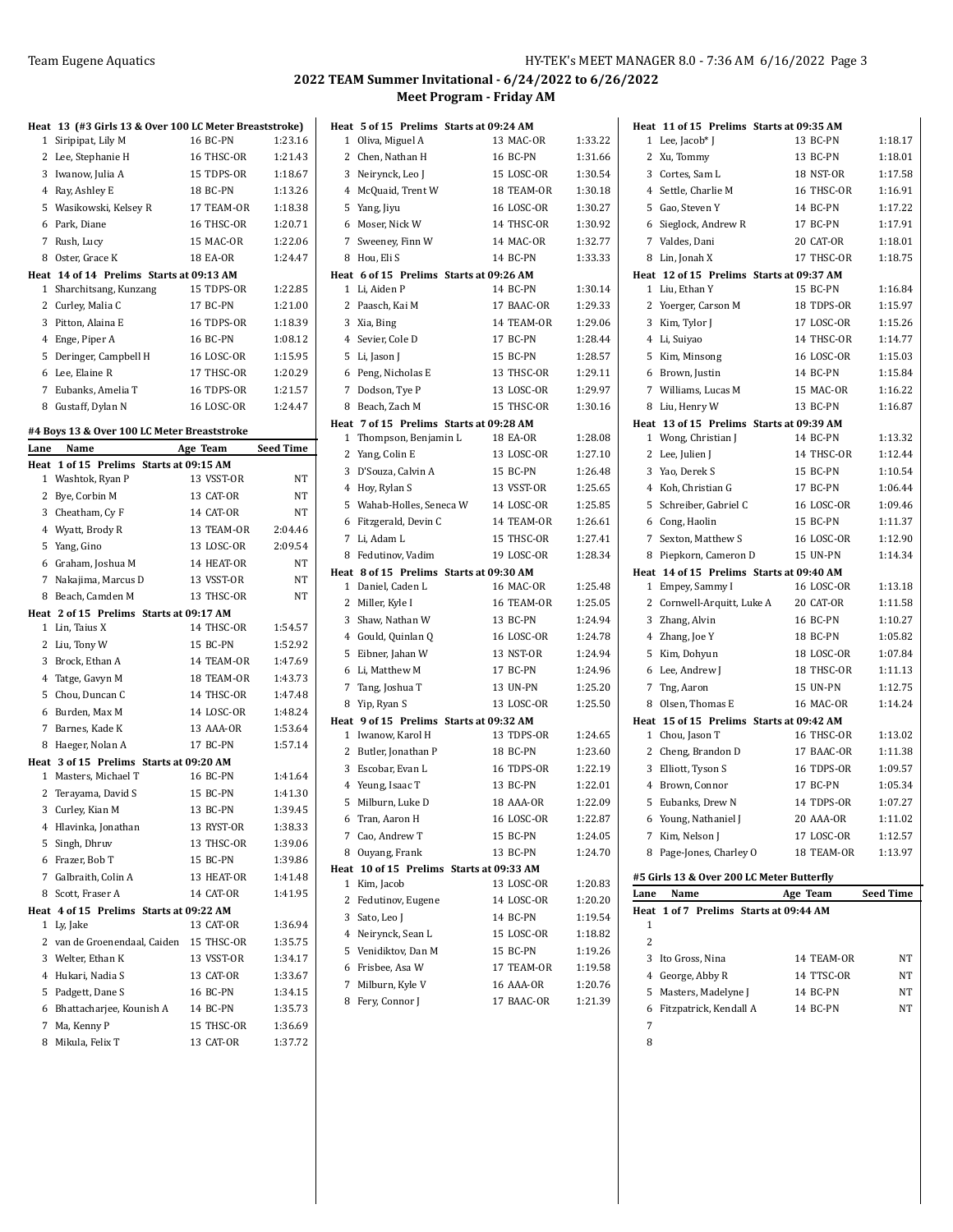### Team Eugene Aquatics **HY-TEK's MEET MANAGER 8.0 - 7:36 AM 6/16/2022** Page 4

#### **2022 TEAM Summer Invitational - 6/24/2022 to 6/26/2022 Meet Program - Friday AM**

| Heat 2 (#5 Girls 13 & Over 200 LC Meter Butterfly) |                 |         |
|----------------------------------------------------|-----------------|---------|
| Hughes, Lillian G<br>1                             | 15 EA-OR        | NT      |
| 2<br>Swannack, Addison G                           | 17 HEAT-OR      | NT      |
| 3 Oh, Yunseul L                                    | 14 THSC-OR      | 3:26.28 |
| 4 Park, Yeha                                       | 14 THSC-OR      | 3:13.50 |
| 5<br>Morkos, Marie I                               | 14 BC-PN        | 3:17.76 |
| 6 Dubuque, Lauren M                                | 15 THSC-OR      | 3:34.52 |
| 7<br>St Clair, Jossy M                             | 16 TEAM-OR      | NT      |
| 8<br>Peterson, Kara J                              | 14 TEAM-OR      | NT      |
| Heat 3 of 7 Prelims Starts at 09:51 AM             |                 |         |
| 1 Shea, Cora M                                     | 13 THSC-OR      | 3:12.94 |
| 2<br>Macaweera, Zoe R                              | 13 THSC-OR      | 3:09.20 |
| 3 Chakrapani, Tia L                                | 14 THSC-OR      | 3:03.78 |
| 4 Cheng, Isabel Y                                  | 14 BAAC-OR      | 3:01.46 |
| 5<br>Moreno, Mary Emma H                           | 17 THSC-OR      | 3:03.22 |
| 6 McKenna, Katie A                                 | 13 THSC-OR      | 3:08.16 |
| 7 Zhao, Reena                                      | 14 TEAM-OR      | 3:11.34 |
| Park, Min Suh<br>8                                 | 14 THSC-OR      | 3:13.45 |
| Heat 4 of 7 Prelims Starts at 09:55 AM             |                 |         |
| 1 Miehl, Freya C                                   | 16 CAT-OR       | 3:01.08 |
| 2 Witharm, Rebecca A                               | 17 GCST-OR      | 2:59.53 |
| 3<br>Brigham, Aya E                                | 14 THSC-OR      | 2:57.34 |
| 4 Kaushik, Samyukta                                | 15 BC-PN        | 2:48.14 |
| 5 Yan, Chloe Z                                     | 13 BC-PN        | 2:49.37 |
| Piquette, Claire L<br>6                            | 13 TEAM-OR      | 2:59.12 |
| 7<br>Jenne, Kate R                                 | 16 MAC-OR       | 3:00.84 |
| Hire, Piper G<br>8                                 | 14 TEAM-OR      | 3:01.44 |
| Heat 5 of 7 Prelims Starts at 09:58 AM             |                 |         |
| 1<br>Wright, Allison A                             | 15 GCST-OR      | 2:45.22 |
| 2<br>Leslie, Sydney E                              | 16 BAAC-OR      | 2:37.39 |
| 3<br>Rumsey, Katie J                               | 17 LOSC-OR      | 2:33.17 |
| 4 Wilson, Sydney C                                 | 16 MAC-OR       | 2:23.17 |
| 5<br>Enge, Piper A                                 | 16 BC-PN        | 2:30.33 |
| 6 Maher, Riley R                                   | 17 TEAM-OR      | 2:34.74 |
| 7 Hoyla, Olivia T                                  | 14 BC-PN        | 2:40.55 |
| 8<br>McArthur, Kaylee A                            | 17 THSC-OR      | 2:47.02 |
| Heat 6 of 7 Prelims Starts at 10:02 AM             |                 |         |
| Park, Diane<br>1                                   | 16 THSC-OR      | 2:41.75 |
| 2<br>Sheerin, Claire E                             | 17 TEAM-OR      | 2:36.42 |
| 3<br>Huarte, Hannah M                              | <b>17 BC-PN</b> | 2:33.03 |
| 4 Brown, Quinn A                                   | 18 LOSC-OR      | 2:21.76 |
| 5<br>DeYoung, Maeve A                              | 15 LOSC-OR      | 2:30.14 |
| Keppo, Kirsti I<br>6                               | 18 TEAM-OR      | 2:34.21 |
| Bretz, Layla S<br>7                                | 16 NST-OR       | 2:40.29 |
| Worley, Sophia I<br>8                              | 16 THSC-OR      | 2:46.43 |
| Heat 7 of 7 Prelims Starts at 10:05 AM             |                 |         |
| 1                                                  |                 |         |
| 2 Foltenyi, Jade O                                 | 18 BC-PN        | 2:36.40 |
| 3<br>Woare, CJ J                                   | 15 BC-PN        | 2:32.23 |
| 4 Lustria, Fay S                                   | 18 LOSC-OR      | 2:17.55 |
| 5 Yahna, Sawyer D                                  | 16 LOSC-OR      | 2:24.02 |
| 6 Larsen, Lauren G                                 | 16 TEAM-OR      | 2:33.94 |
| 7 Eubanks, Amelia T                                | 16 TDPS-OR      | 2:37.62 |
| 8 Sexton, Lauren M                                 | 13 LOSC-OR      | 2:45.66 |

|              |                    |                     | #6 Boys 13 & Over 200 LC Meter Butterfly |                  |
|--------------|--------------------|---------------------|------------------------------------------|------------------|
| Lane         | Name               |                     | Age Team                                 | <b>Seed Time</b> |
| Heat         |                    |                     | 1 of 10 Prelims Starts at 10:08 AM       |                  |
| $\mathbf{1}$ |                    |                     |                                          |                  |
| 2            |                    |                     |                                          |                  |
| 3            | Cheng, Skyler Y    |                     | 13 BC-PN                                 | NT               |
| 4            | Yeung, Isaac T     |                     | 13 BC-PN                                 | NΤ               |
| 5            |                    | Devenport, Quinn L  | 13 TEAM-OR                               | NΤ               |
| 6            |                    |                     |                                          |                  |
| 7            |                    |                     |                                          |                  |
| 8            |                    |                     |                                          |                  |
|              |                    |                     | Heat 2 of 10 Prelims Starts at 10:12 AM  |                  |
| 1            |                    |                     |                                          |                  |
| 2            | Curley, Kian M     |                     | 13 BC-PN                                 | NT               |
|              | 3 Tang, Joshua T   |                     | 13 UN-PN                                 | NΤ               |
|              | 4 Wyatt, Brody R   |                     | 13 TEAM-OR                               | NΤ               |
| 5            | Song, Zizi Z       |                     | 13 BC-PN                                 | NΤ               |
| 6            | Liu, Henry W       |                     | 13 BC-PN                                 | NT               |
| 7            | Yang, Gino         |                     | 13 LOSC-OR                               | NT               |
| 8            |                    |                     |                                          |                  |
|              |                    |                     | Heat 3 of 10 Prelims Starts at 10:15 AM  |                  |
| 1            | Li, Aiden P        |                     | 14 BC-PN                                 | NT               |
| 2            | Cao, Andrew T      |                     | 15 BC-PN                                 | NΤ               |
|              | 3 Padgett, Dane S  |                     | 16 BC-PN                                 | NT               |
|              | 4 Morkos, Joey M   |                     | 16 BC-PN                                 | NT               |
| 5            | Cheal, Finley J    |                     | 16 GCST-OR                               | NT               |
| 6            | Beach, Zach M      |                     | 15 THSC-OR                               | NT               |
|              |                    | 7 Graham, Joshua M  | 14 HEAT-OR                               | NΤ               |
| 8            | Pierpont, Will W   |                     | 14 TEAM-OR                               | NT               |
|              |                    |                     | Heat 4 of 10 Prelims Starts at 10:19 AM  |                  |
| $\mathbf{1}$ | Braun, Nick D      |                     | 16 THSC-OR                               | 3:59.75          |
| 2            | Lee, Eunchan       |                     | 14 THSC-OR                               | 3:17.33          |
|              | 3 Liu, Ethan Y     |                     | 15 BC-PN                                 | 3:10.37          |
|              | 4 Chou, Brian C    |                     | 18 THSC-OR                               | 3:07.51          |
| 5            |                    | Nakajima, Marcus D  | 13 VSST-OR                               | 3:10.29          |
| 6            | Lim, Dylan S       |                     | 13 THSC-OR                               | 3:13.94          |
| 7            | Brock, Ethan A     |                     | 14 TEAM-OR                               | 3:49.98          |
| 8            | Phillips, Joshua A |                     | 18 EA-OR                                 | NT               |
|              |                    |                     | Heat 5 of 10 Prelims Starts at 10:24 AM  |                  |
|              | 1 Welter, Ethan K  |                     | 13 VSST-OR                               | 3:04.37          |
| 2            | Lee, Julien J      |                     | 14 THSC-OR                               | 3:00.83          |
| 3            | Tran, Jacob T      |                     | 16 TDPS-OR                               | 2:52.25          |
|              | 4 Dy, David A      |                     | 14 BC-PN                                 | 2:50.43          |
| 5            | Sweeney, Finn W    |                     | 14 MAC-OR                                | 2:52.25          |
|              | 6 Perucci, Pete R  |                     | 17 NST-OR                                | 2:53.00          |
| 7            | Peng, Nicholas E   |                     | 13 THSC-OR                               | 3:03.24          |
| 8            | Cong, Haolin       |                     | 15 BC-PN                                 | 3:05.08          |
|              |                    |                     | Heat 6 of 10 Prelims Starts at 10:27 AM  |                  |
| 1            |                    | Piepkorn, Cameron D | 15 UN-PN                                 | 2:49.67          |
| 2            | Hou, Eli S         |                     | 14 BC-PN                                 | 2:48.62          |
|              | 3 Moser, Nate L    |                     | 14 THSC-OR                               | 2:45.07          |
|              | 4 Ouyang, Frank    |                     | 13 BC-PN                                 | 2:38.86          |
| 5            | Alleman, Jack T    |                     | 17 BAAC-OR                               | 2:44.30          |
| 6            | Chou, Jason T      |                     | 16 THSC-OR                               | 2:46.09          |
| 7            |                    | Sampson, Anthony V  | 15 TTSC-OR                               | 2:48.99          |
| 8            | Hoy, Rylan S       |                     | 13 VSST-OR                               | 2:50.19          |

|                | Heat 7 of 10 Prelims Starts at 10:30 AM         |                                    |           |
|----------------|-------------------------------------------------|------------------------------------|-----------|
| $\mathbf{1}$   | Kurkoski, Andrew P                              | 15 BAAC-OR                         | 2:35.37   |
| $\mathbf{2}$   | Lee, Nathan J                                   | 15 BC-PN                           | 2:32.84   |
|                | 3 Shaw, Nathan W                                | 13 BC-PN                           | 2:30.81   |
|                | 4 Merrill, Henry E                              | 14 LOSC-OR                         | 2:28.99   |
| 5              | Bell, Jonathan F                                | 17 LOSC-OR                         | 2:29.18   |
|                | 6 Masters, Michael T                            | <b>16 BC-PN</b>                    | 2:32.61   |
| 7              | Kim, Sungkook                                   | 13 LOSC-OR                         | 2:35.10   |
|                | 8 Cornwell-Arquitt, Luke A                      | 20 CAT-OR                          | 2:38.73   |
|                | Heat 8 of 10 Prelims Starts at 10:33 AM         |                                    |           |
|                | 1 Keeslar, Leo S                                | 15 BAAC-OR                         | 2:27.13   |
|                | 2 Goswitz, Aaron L                              | 15 TDPS-OR                         | 2:22.82   |
|                | 3 Li, Adam L                                    | 15 THSC-OR                         | 2:20.33   |
|                | 4 Wangpo, Tenzin M                              | 15 LOSC-OR                         | 2:14.08   |
|                | 5 Ahten, Tyler K                                | 18 TEAM-OR                         | 2:19.53   |
|                | 6 Lee, Andrew J                                 | 18 THSC-OR                         | 2:21.86   |
|                | 7 Eubanks, Drew N                               | 14 TDPS-OR                         | 2:25.35   |
|                | 8 Aaselund, Cam C                               | 17 BC-PN                           | 2:28.75   |
|                | Heat 9 of 10 Prelims Starts at 10:36 AM         |                                    |           |
|                | 1 Lee, Daniel J                                 | 14 BC-PN                           | 2:26.36   |
|                | 2 Cornwell-Arquitt, Robert L                    | 20 CAT-OR                          | 2:22.70   |
|                | 3 Creech, Jace T                                | 19 LOSC-OR                         | 2:20.23   |
|                | 4 Tatge, Gavyn M                                | 18 TEAM-OR                         | 2:11.73   |
| 5              | Klym, Aaron                                     | 16 BC-PN                           | 2:19.09   |
|                | 6 Frazer, Bob T                                 | 15 BC-PN                           | 2:21.80   |
|                | 7 Neirynck, Sean L                              | 15 LOSC-OR                         | 2:24.65   |
|                | 8 Dickens, Evan C                               | <b>18 EA-OR</b>                    | 2:28.15   |
|                |                                                 |                                    |           |
|                | Heat 10 of 10 Prelims Starts at 10:39 AM        |                                    |           |
| $\mathbf{1}$   | Sanger, Frankie J                               | 16 LOSC-OR                         | 2:25.80   |
|                | 2 Sieglock, Andrew R                            | 17 BC-PN                           | 2:22.59   |
|                | 3 Ahten, Spencer I                              | 18 TEAM-OR                         | 2:20.11   |
|                | 4 Knobelspiesse, Nathan R                       | 16 TEAM-OR                         | 2:09.63   |
|                | 5 Inman, Graham C                               | 16 MAC-OR                          | 2:16.25   |
|                | 6 van de Groenendaal, Akira                     | 17 THSC-OR                         | 2:20.54   |
| $\overline{7}$ | Xu, Nathan Y                                    | 15 BC-PN                           | 2:23.05   |
| 8              | Huang, Ryan                                     | 17 BC-PN                           | 2:27.70   |
|                | #7 Girls 13 & Over 800 LC Meter Freestyle Relay |                                    |           |
| Lane           | Team                                            | Relay                              | Seed Time |
|                | Heat 1 of 1 Finals Starts at 10:42 AM           |                                    |           |
| 1              | TEAM-OR                                         | B                                  | 9:40.97   |
|                | Keppo, Kirsti I 18                              | Huling, Ellie A 15                 |           |
|                | St Clair, Jossy M 16                            | McLennan, Kass J 16                |           |
|                | 2 MAC-OR                                        | A                                  | 9:20.22   |
| 3              | BC-PN                                           | С                                  | 9:09.72   |
| 4              | BC-PN                                           | A                                  | 8:37.46   |
| 5              | BC-PN                                           | B                                  | 8:53.85   |
| 6              | BC-PN                                           | D                                  | 9:19.68   |
| 7              | TEAM-OR                                         | A                                  | 9:30.59   |
|                | Larsen, Lauren G 16                             | Maher, Riley R 17                  |           |
|                | Huling, Penny M 17                              | Sheerin, Claire E 17               |           |
| 8              | TEAM-OR                                         | C                                  | 9:58.26   |
|                | Piquette, Claire L 13<br>Peterson, Kara J 14    | Zhao, Reena 14<br>Hire, Piper G 14 |           |